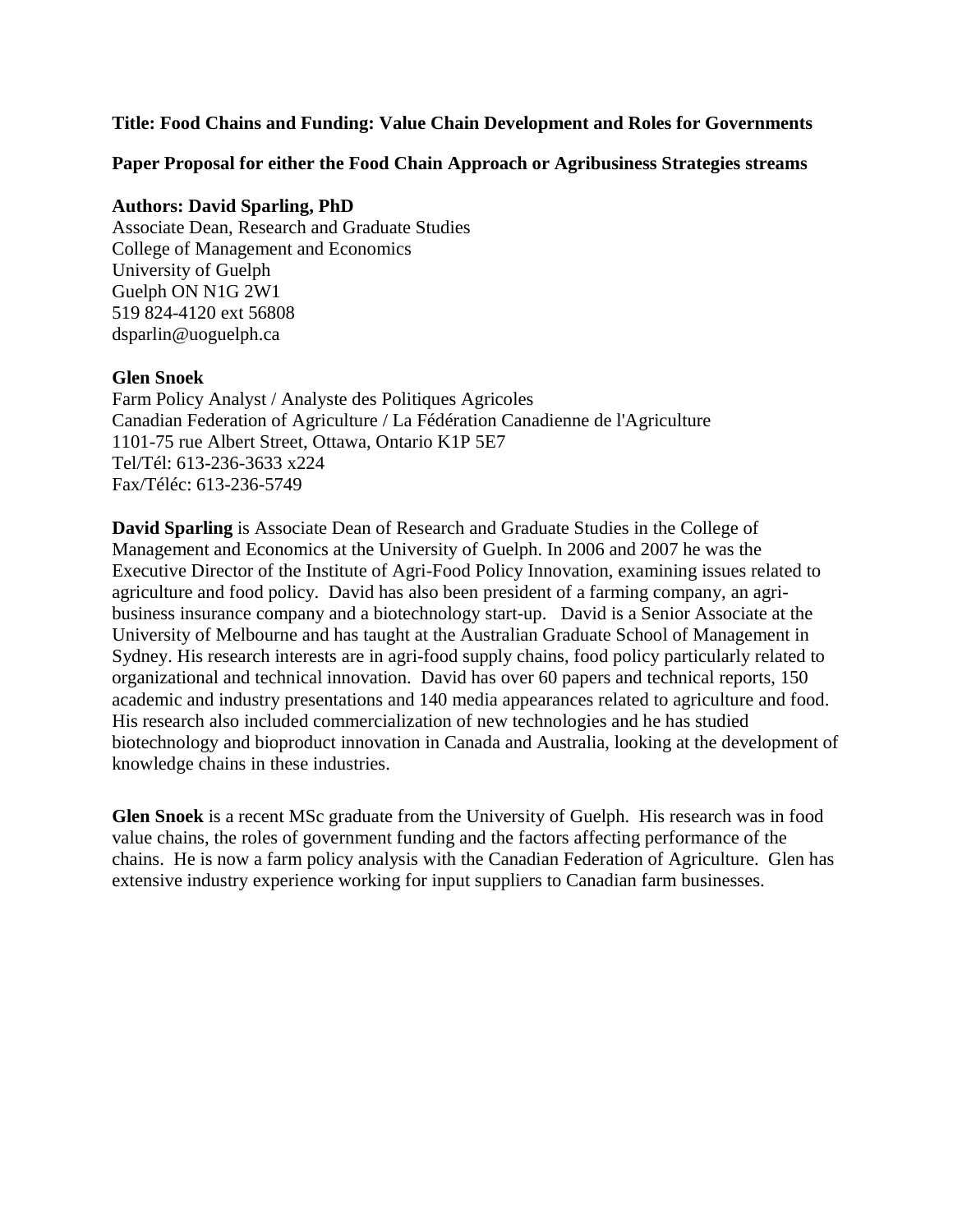# **Food Chains and Funding: Value Chain Development and Roles for Governments**

**Problem Statement:** Agriculture and food companies are always searching for new product and market opportunities but many require resources that are beyond the capabilities of a single organization. A growing number of organizations have begun a transition toward business models of closer supplier/buyer cooperation to capture these opportunities. These 'Value Chain Initiatives' are intended to create—or enhance—value to participating firms within a value chain by working towards a common goal of providing customer value.

Governments and affiliated funding agencies have also taken an interest in supporting value chains as vehicles for improving the competitiveness of an important economic sector and as a means by which farmers can capture more value from their products.

However, value chains are complex undertakings and while government funding can help support these initiatives there are risks that simply the availability of the funding may encourage the creation of new value chain partnerships that are ultimately unsustainable without the funding. The process of creating, operating and improving a value chain is illustrated in Figure 1. This framework is built partially upon earlier work by Min et al's (2005) who built a conceptual model of value chain collaboration which explored the requirements, operation and results of collaboration based on an industry survey.

One of the areas lacking in agri-food chains is actually measuring the results of value chains. This is important for both industry and government seeking to understand and assess the impact of their efforts and investments. Aramyan *et al.* (2006) reviewed value chain performance measures and then combined this review with a summary of 12 different 'agri-food supply chain aspects' to develop a conceptual model of value chain management.

At each stage of value chain conceptualization and development, organizations may take different approaches depending on their objectives and the external influences. There are different opportunities for governments to influence development at the early stages in particular. There are also different risks depending on the industry and the stage of the value chain initiative. These risks can lead to value chain under-performance or failure and many may be identified in advance. This paper examines the challenges related to creating new value chains, the factors that play a role in value chain success or failure and the roles that governments can play in supporting value chains.

#### **Study Objectives:**

- To understand the factors that contribute to the success or failure of new value chain initiatives
- To examine the types of performance measures used by both industry and government
- To examine the impact of government funding programs on agri-food chain initiatives.
- To examine the strategies used by funding agencies in supporting value chain initiatives.
- To assess the types of risks faced by those projects and to develop strategies to reduce those risks.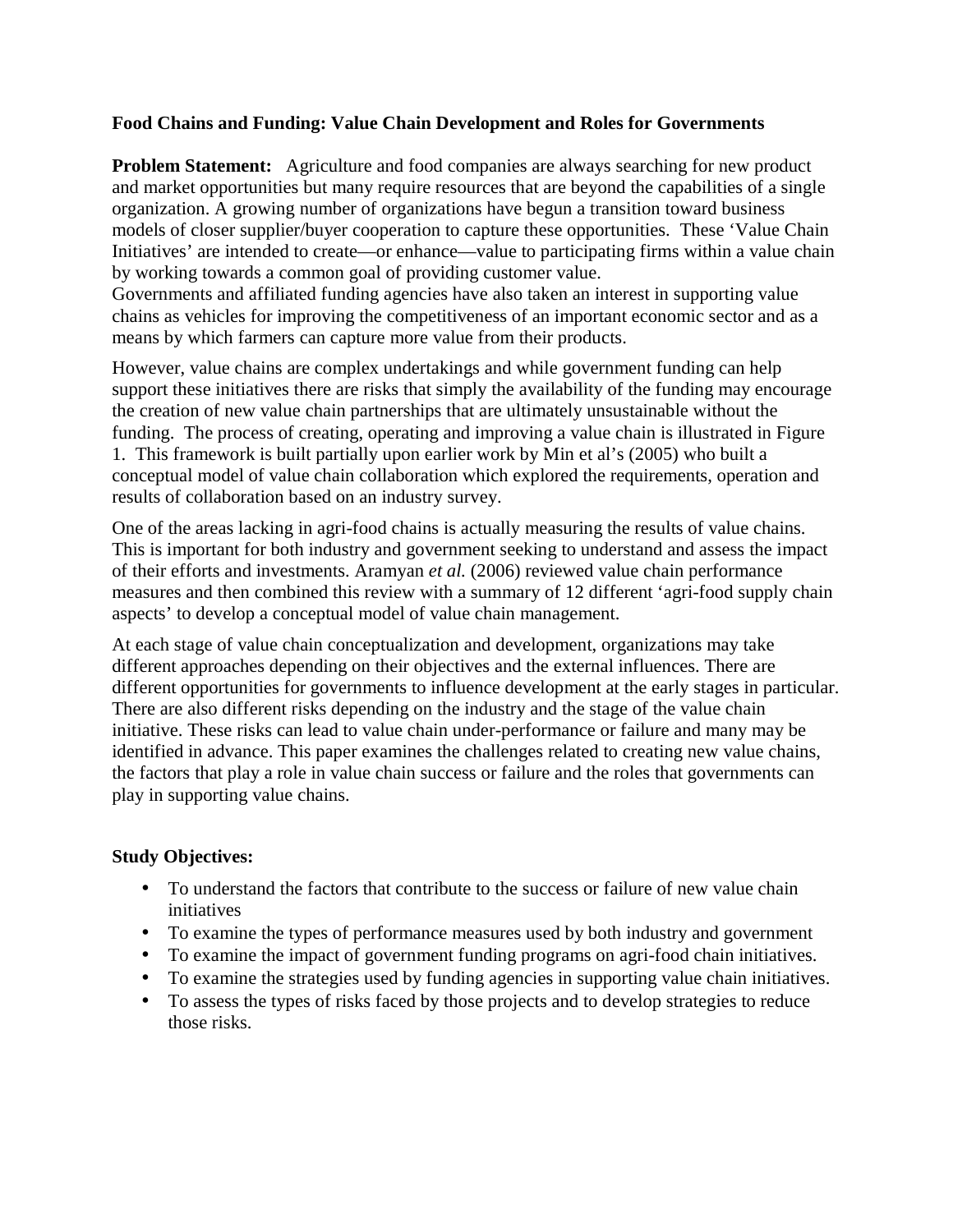

Figure 1. Conceptual model of value chain development and the influencing factors

**Procedures:** The study examined five case studies funded under a program specifically designed to promote new food value chain development, the Ontario Agricultural Adaptation Council's (AAC) Value Chain Initiative. Each of the projects had been underway for a period of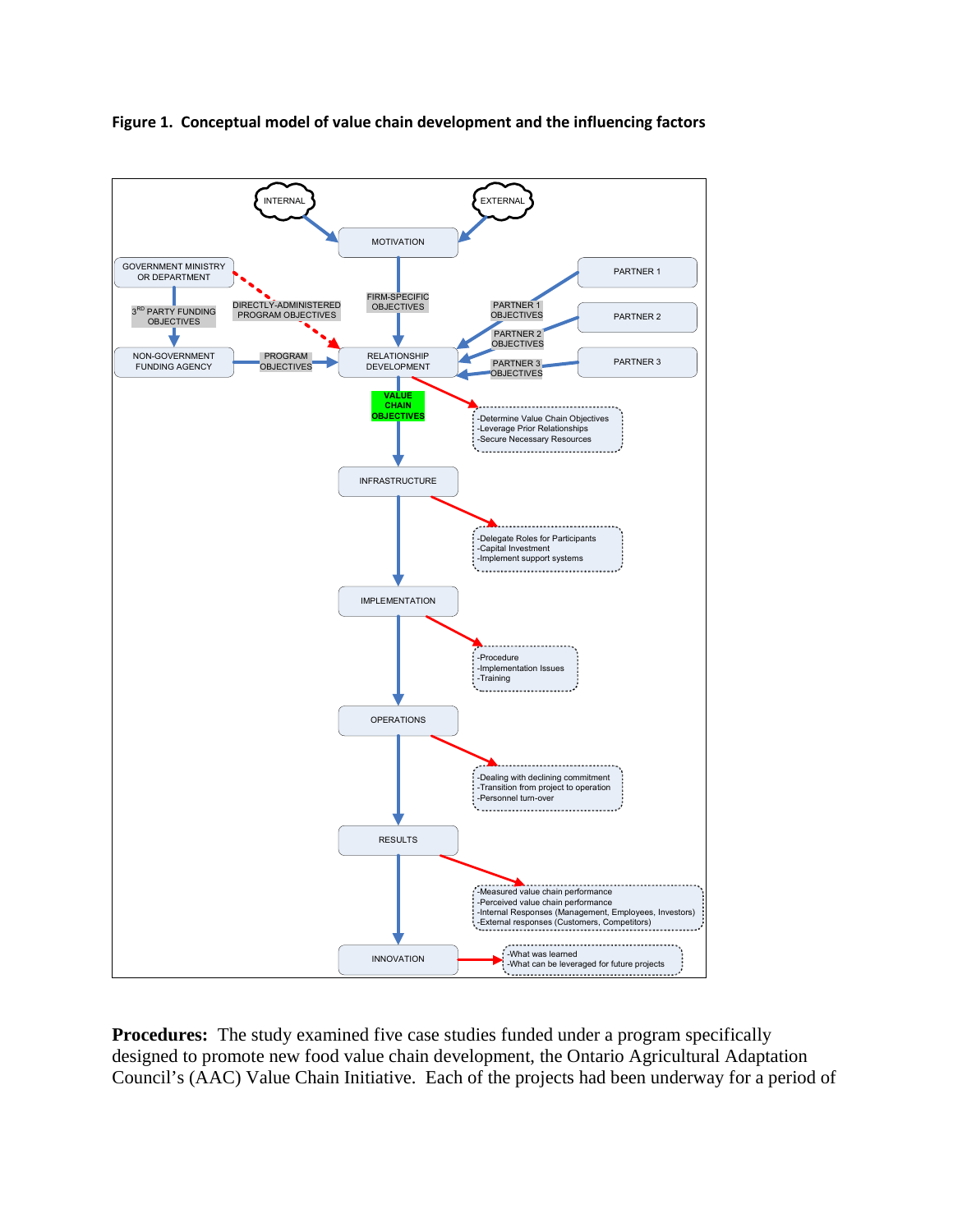more than a year at the time of the initial contact. Some had been going on for several years. The period of time was adequate to determine whether the results of the initiative.

- Phase 1 Review of value chain funding submissions Each value chain initiative submitted a full application package to AAC and worked closely with AAC staff to develop the application. These applications were reviewed to provide a full understanding of the motivation and plans of value chain participants
- Phase 2 Semi-structured interviews with value chain participants explored all elements of value chain development, perceptions by different partners and the roles that government agents played in the initiatives.
- Phase 3 Analysis of Results Cases were analyzed individually and then a cross case analysis across all five cases was completed.

#### **Results:**

The paper discusses the findings in detail. Cases were first examined individually, looking at all aspects of value chain formation from motivation to innovation. Cross-case analysis of all five cases explored the differences in value chain development, risks and challenges and in roles for governments. Appendix 1 summarizes some of the key findings with respect to the value chain initiatives, the motivation behind them, the roles for different partners and the roles for governments in the value chains.

# **Conclusions:**

Value chains vary widely on almost every dimension but the results of the study found several common factors that influenced value chain development and several risks that were not always identified in advance, but which can have serious ramifications for value chain success. The study also identified several roles for governments and impacts that may, or may not, be intentional. Governments can play several roles in stimulating and supporting new value chain initiatives but the roles can vary by chain and industry. Appendix 1 illustrates how participants in different value chains can have completely different perceptions of the roles that governments can or should play in supporting their efforts. Government support is generally viewed as a valuable contributor to value chain projects but the results indicate that it may not increase the likelihood of success for new agri-food chains.

# **References**

- Aramyan,L. et al. "Performance indicators in agri-food production chains*.*" *Quantifying the agrifood supply chain.* Christien J. M. Ondersteijn, ed.*,* pp. 46-64*.* Dordrecht, The Netherlands: Springer, 2006.
- Min,S. et al. Supply chain collaboration: what's happening? International Journal of Logistics Management 16[2], 237. 2005.